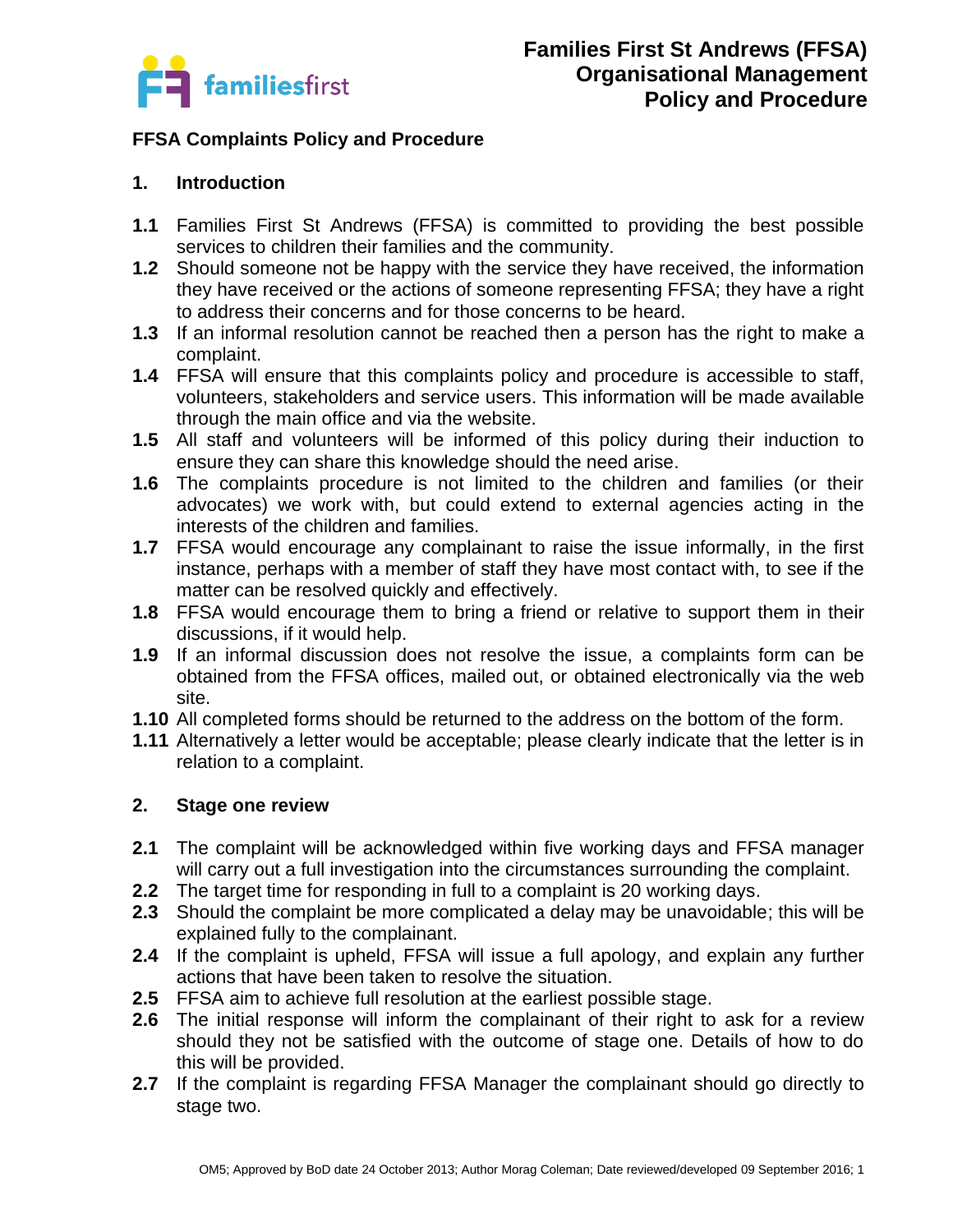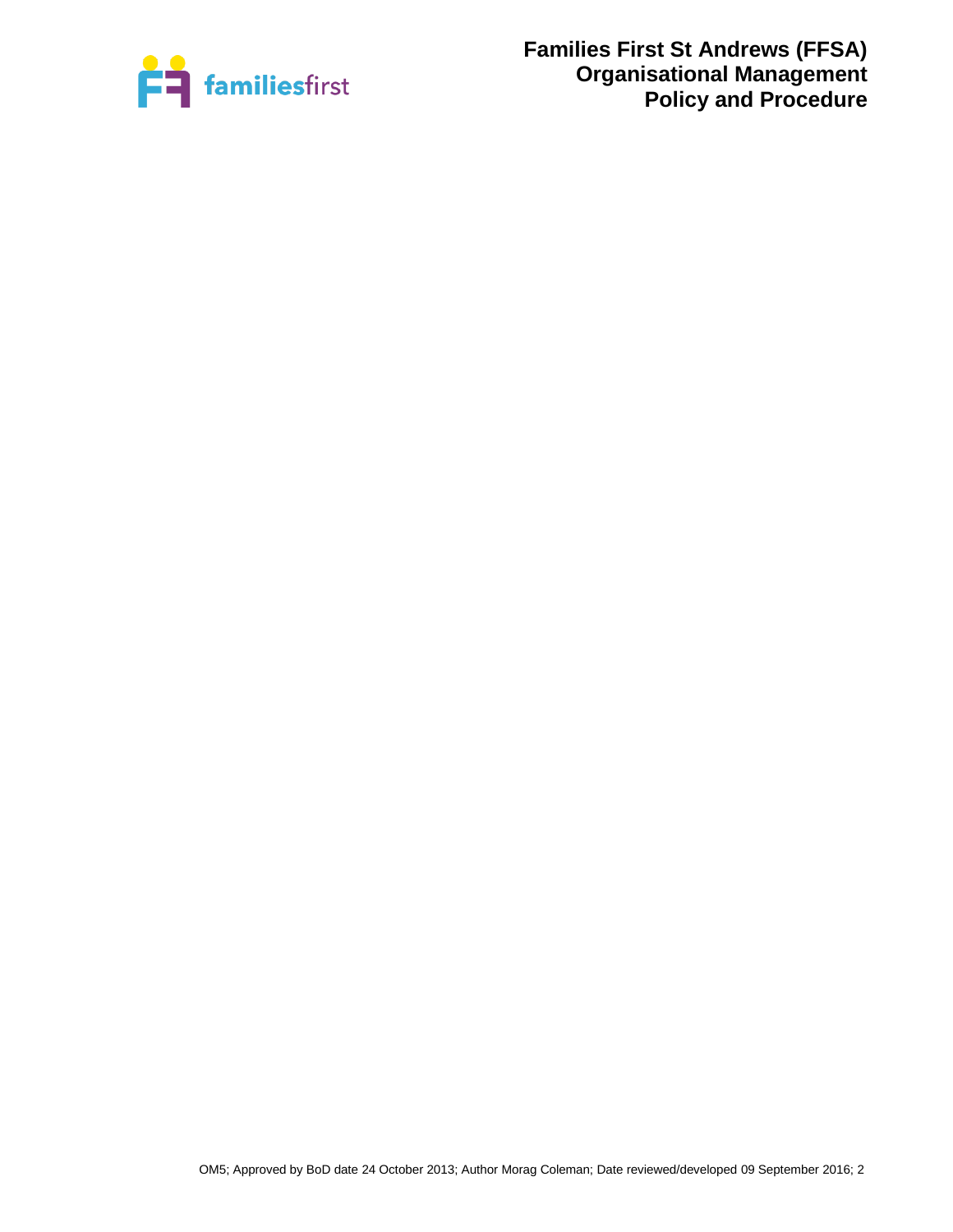

# **Families First St Andrews (FFSA) Organisational Management Policy and Procedure**

**3. Stage two review by a nominated representative of the Board of Trustees**

- **3.1** This process is similar to stage one. The FFSA Trustee will follow the same procedure as at stage one.
- **3.2** FFSA trustee will check that the investigation, so far, has been carried out fully and properly.
- **3.3** FFSA trustee will check that the fundamental point of the complaint has been addressed and look at any outstanding issues raised by the complainant.

## **4. Stage three review under the direction of the Chairperson of the Board**

- **4.1** Should the complainant feel the issue has not been fully resolved; a further request for a review will be conducted under the direction of the Chairperson of the Board of Trustees.
- **4.2** The chairperson will ensure that the process has been carried out properly and will check that the fundamental issues have been investigated fully.
- **4.3** The chairperson will acknowledge your complaint within 5 working days
- **4.4** The review will be sent out within 20 working days.
- **4.5** The review will provide a full response, which will contain sufficient information to show that the complaint has been fully investigated, with an apology if appropriate.
- **4.6** Information will be given for a further review, if needed.

## **5. Stage four review by an Independent Adjudicator**

- **5.1** The complainant is entitled to go to an independent person when:
	- When all stages of FFSA complaints procedure have been exhausted
	- The complainant is not happy with the outcome.
- **5.2** This person is called an Independent Adjudicator; FFSA would recommend their Fife Council Link Officer.
- **5.3** A request for a stage four review should be made within one month of receiving the stage three review.
- **5.4** It will become more difficult to constructively resolve the issue if the gap between the original complaint and the review is too long.
- **5.5** Requests made outside of this period will be considered if there are extenuating circumstances.
- **5.6** The independent adjudicator will conduct a review of the investigation to ensure:
	- The investigation has been conducted in line with the stated procedure
	- The investigation has been handled fairly.
	- The adjudicator will not comment on the substance of a complaint.
- **5.7** Should the adjudicator find that the stated procedure was not followed or that the matter has not been handled fairly, the adjudicator will specify why and may give directions for further actions to be taken.
- **5.8** The decision of the Independent adjudicator is final.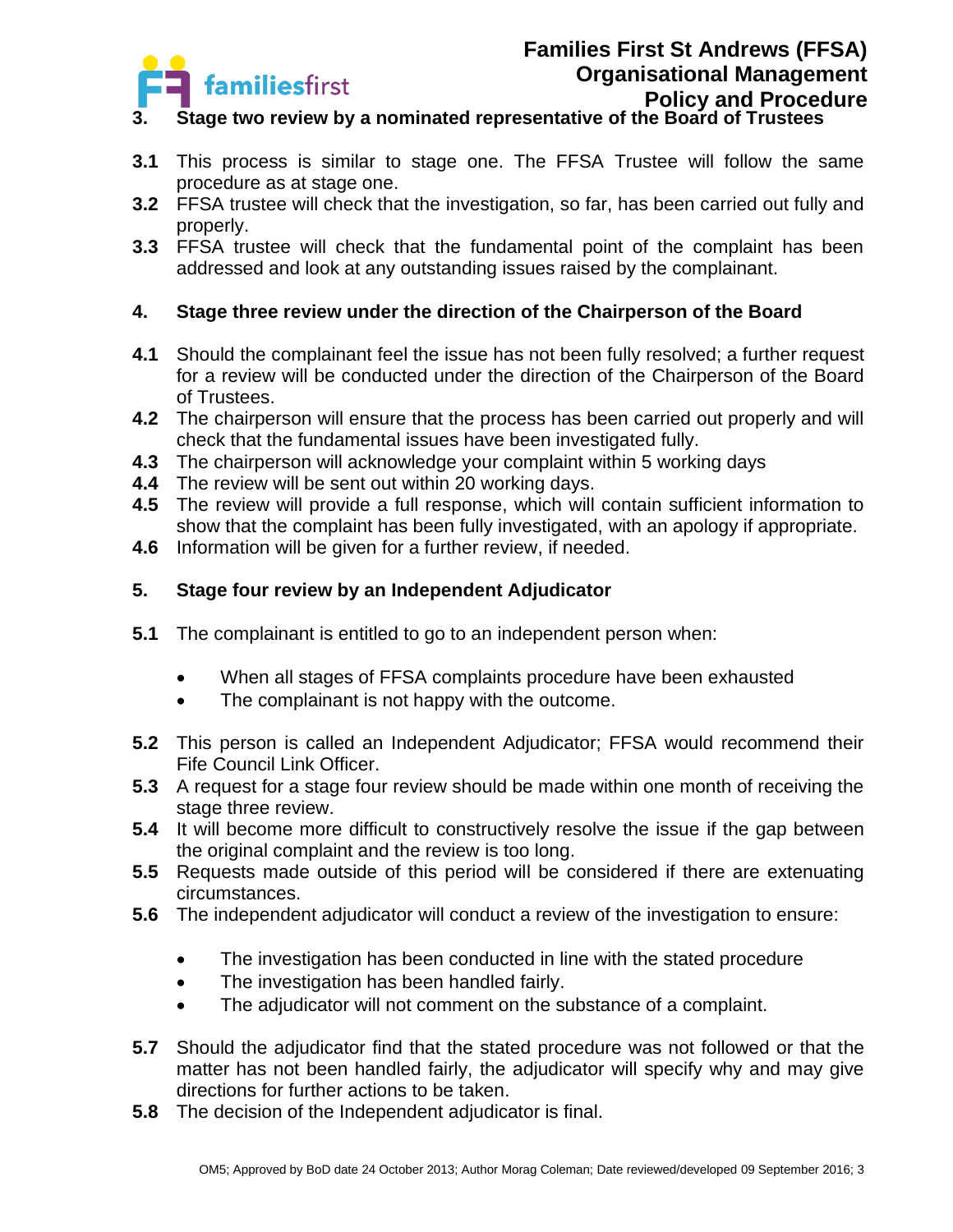

## **APPENDIX A**

#### **Complaints Policy and Procedure**

### **FFSA Complaints Flow Chart**

| Can the complaint be resolved informally?                                              |                            |
|----------------------------------------------------------------------------------------|----------------------------|
| <b>No</b>                                                                              | Yes                        |
| <b>Stage 1 FFSA Manager</b>                                                            | No further action required |
| Complaint acknowledged within 5 days; with a view<br>to a full response within 20 days |                            |
| If the complaint is against the Manger go to stage 2                                   |                            |
| Is the Complaint resolved?                                                             |                            |
| No.                                                                                    | Yes                        |
|                                                                                        | No further action required |
| <b>Stage 2 Representative of the Board</b>                                             |                            |
| Complaint acknowledged within 5 days; with a view<br>to a full response within 20 days |                            |
| Is the Complaint resolved?                                                             |                            |
| <b>No</b>                                                                              | Yes                        |
|                                                                                        | No further action required |
| <b>Stage 3 Chairperson of the Board</b>                                                |                            |
| Complaint acknowledged within 5 days; with a view<br>to a full response within 20 days |                            |
| Is the Complaint resolved?                                                             |                            |
| No.                                                                                    | Yes                        |
|                                                                                        | No further action required |
| Stage 4 Final Process Independent Adjudicator                                          |                            |
| Complaint acknowledged within 5 days; with a view<br>to a full response within 20 days |                            |
| Adjudicator decision followed                                                          | FFSA decision upheld       |
| FFSA decision disputed - FFSA to follow                                                | No further action required |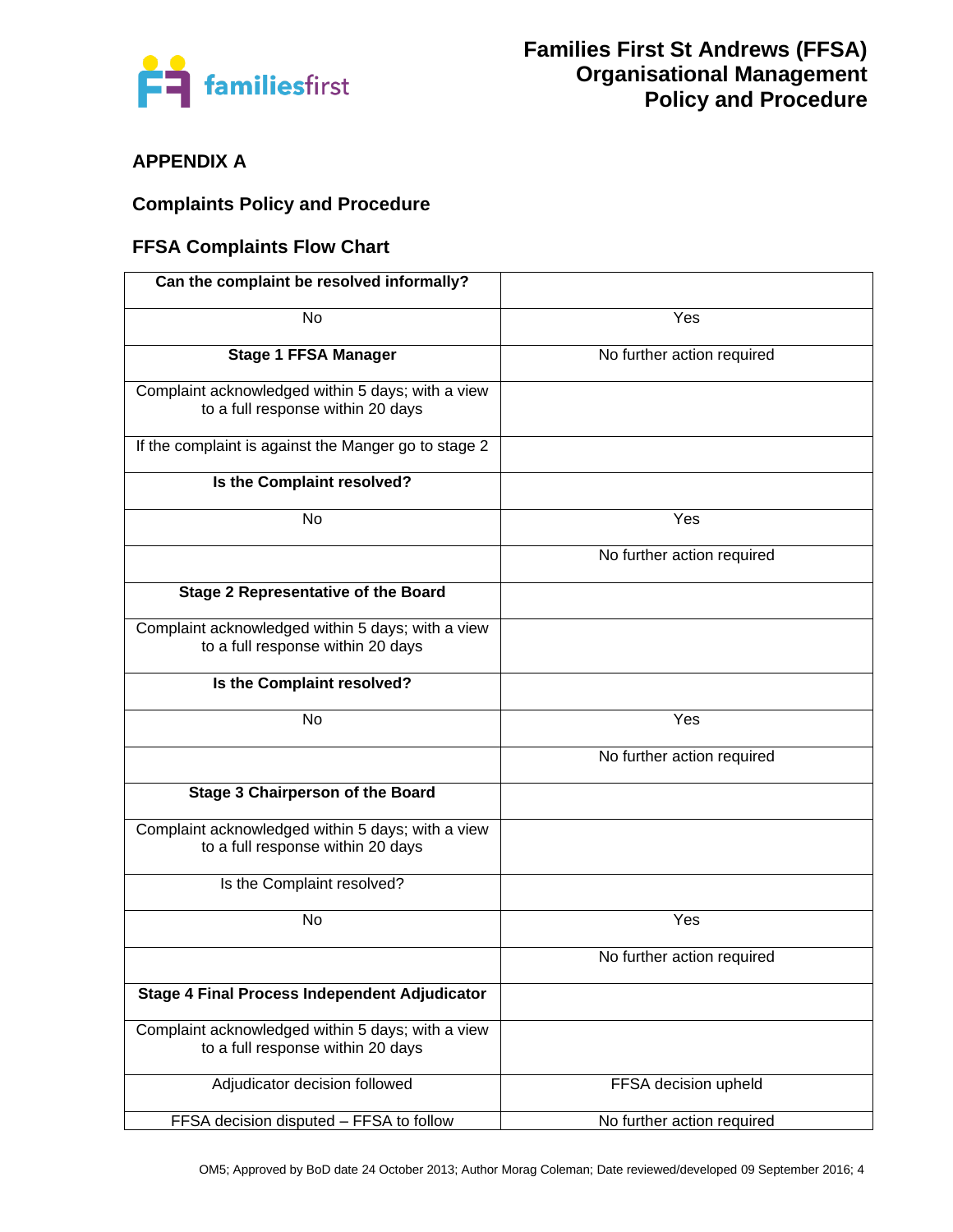

#### **APPENDIX B**

#### **FFSA Complaints Policy and Procedure**

#### **FFSA Complaints Form**

**NAME:**

**DATE:** 

**NAME OF PERSON TAKING THE COMPLAINT:**

**Address of complainant:**

**Telephone Number:**

**Email:**

**Name of Activity/Service/Person concerned:**

**Please detail the complaint:**

**Who have you spoken to about your complaint?**

**What do you think should be done to put things right?**

**Signed (Complainant) \_\_\_\_\_\_\_\_\_\_\_\_\_\_\_\_\_\_\_\_\_\_\_\_\_\_\_\_\_\_\_\_\_\_\_\_\_\_\_\_\_\_\_\_\_\_\_\_\_\_\_\_\_\_\_\_\_**

Date **Date** 

**Signed (FFSA contact person) \_\_\_\_\_\_\_\_\_\_\_\_\_\_\_\_\_\_\_\_\_\_\_\_\_\_\_\_\_\_\_\_\_\_\_\_\_\_\_\_\_\_\_\_\_\_\_\_\_\_**

**Date \_\_\_\_\_\_\_\_\_\_\_\_\_\_\_\_\_\_\_\_\_\_\_\_\_\_\_\_\_\_\_\_\_\_\_\_\_\_\_\_\_\_\_\_\_\_\_\_\_\_\_\_\_\_\_\_\_\_\_\_\_\_\_\_\_\_\_\_\_\_\_\_**

#### **Please return to:**

The Manager (private and confidential) Families First St Andrews Rose Lane Centre 132 South Street St Andrews KY16 9EW

> **or email:**